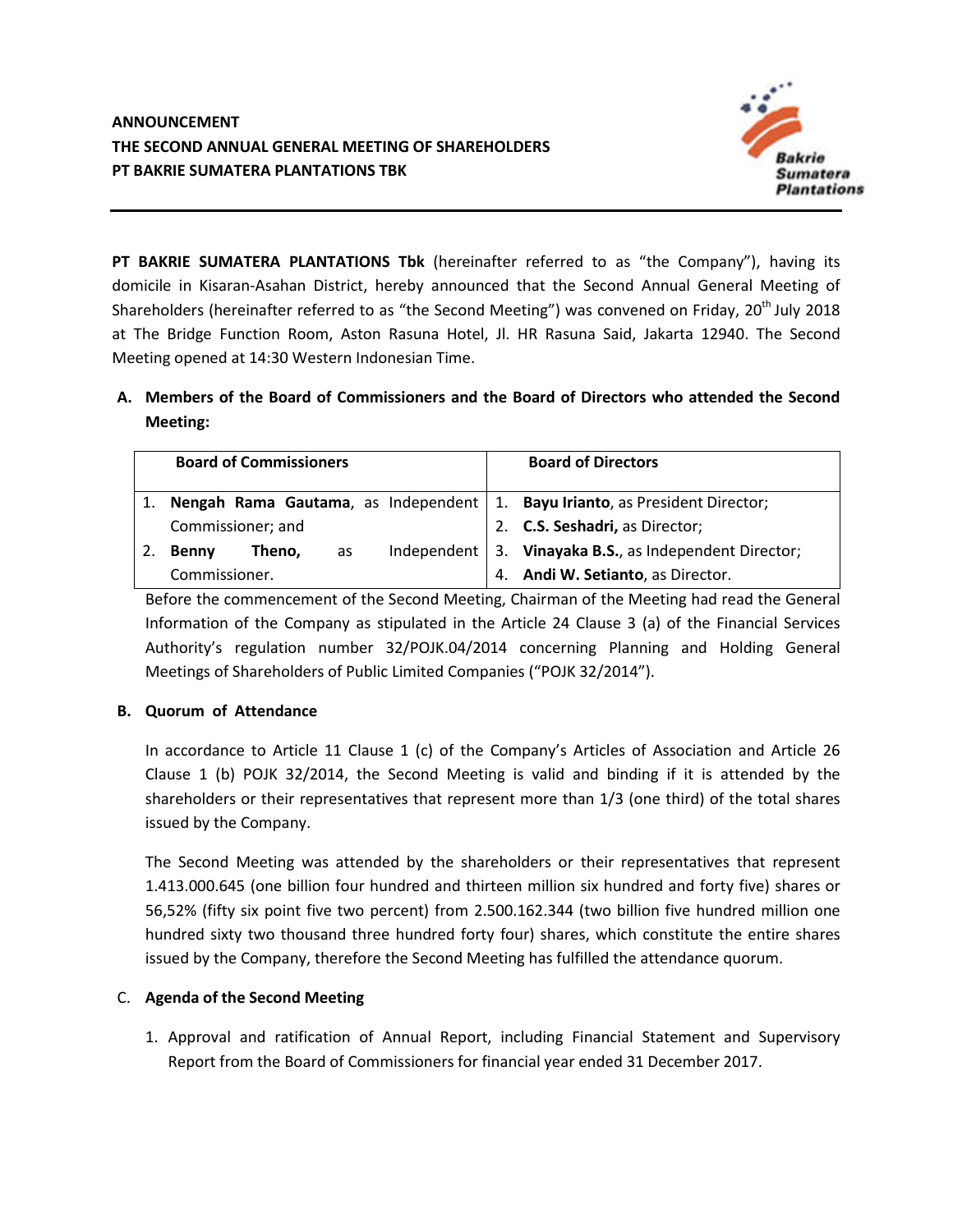- 2. Approval and ratification of the Balance Sheet and Profit Loss for financial year ended 31 December 2017.
- 3. Appointment and establishment of a Public Accountant to audit the Company's financial statement for financial year ended 2018.

## **D. Resolutions of the Second Meeting**

| <b>First Agenda</b>           |                                                                           |         |                        |  |  |  |
|-------------------------------|---------------------------------------------------------------------------|---------|------------------------|--|--|--|
| of<br><b>Numbers</b>          | 1 person                                                                  |         |                        |  |  |  |
| <b>Shareholders</b><br>asking |                                                                           |         |                        |  |  |  |
| questions                     |                                                                           |         |                        |  |  |  |
| Voting result                 | Affirmative                                                               | Abstain | Against                |  |  |  |
| The Second Meeting            | 1.412.073.595 (one billion                                                | None    | 927.500<br>(nine       |  |  |  |
| with<br>approved              | four hundred twelve million                                               |         | hundred<br>twenty      |  |  |  |
| majority votes.               | seventy three thousand five                                               |         | thousand<br>seven      |  |  |  |
|                               | hundred ninety five) shares                                               |         | hundred)<br>five       |  |  |  |
|                               | or 99,93 % (ninety<br>nine                                                |         | 0,07%<br>shares<br>or  |  |  |  |
|                               | point nine three percent)                                                 |         | point<br>(zero<br>zero |  |  |  |
|                               | from the entire number of                                                 |         | percent)<br>seven      |  |  |  |
|                               | legally voting shares presents                                            |         | the<br>entire<br>from  |  |  |  |
|                               | in the Second Meeting.                                                    |         | number of legally      |  |  |  |
|                               |                                                                           |         | shares<br>voting       |  |  |  |
|                               |                                                                           |         | the<br>in<br>presents  |  |  |  |
|                               |                                                                           |         | Second Meeting.        |  |  |  |
|                               |                                                                           |         |                        |  |  |  |
| Resolution<br>for<br>the      | Approved and ratified of Annual Report, including Financial Statement and |         |                        |  |  |  |
| the<br>first agenda of        | Supervisory Report from the Board of Commissioners for financial year     |         |                        |  |  |  |
| <b>Second Meeting</b>         | ended 31 December 2017.                                                   |         |                        |  |  |  |

| <b>Second Agenda</b>    |                            |         |                        |  |  |
|-------------------------|----------------------------|---------|------------------------|--|--|
| Numbers of Shareholders | 1 person                   |         |                        |  |  |
| asking questions        |                            |         |                        |  |  |
| Voting result           | Affirmative                | Abstain | Against                |  |  |
|                         | 1.412.073.595<br>(one      | none    | (nine<br>927.500       |  |  |
|                         | billion<br>hundred<br>four |         | hundred<br>twenty      |  |  |
|                         | twelve million seventy     |         | thousand<br>seven      |  |  |
|                         | thousand<br>three<br>five  |         | hundred)<br>five       |  |  |
|                         | hundred ninety<br>five)    |         | 0,07%<br>shares<br>or  |  |  |
|                         | shares or 99,93<br>- %     |         | point<br>(zero<br>zero |  |  |
|                         | (ninety nine point nine    |         | percent)<br>seven      |  |  |
|                         | three percent) from the    |         | the<br>from<br>entire  |  |  |
|                         | entire number of legally   |         | number of legally      |  |  |
|                         | voting shares presents     |         | shares<br>voting       |  |  |
|                         | in the Second Meeting.     |         | the<br>presents<br>in. |  |  |
|                         |                            |         | Second Meeting.        |  |  |